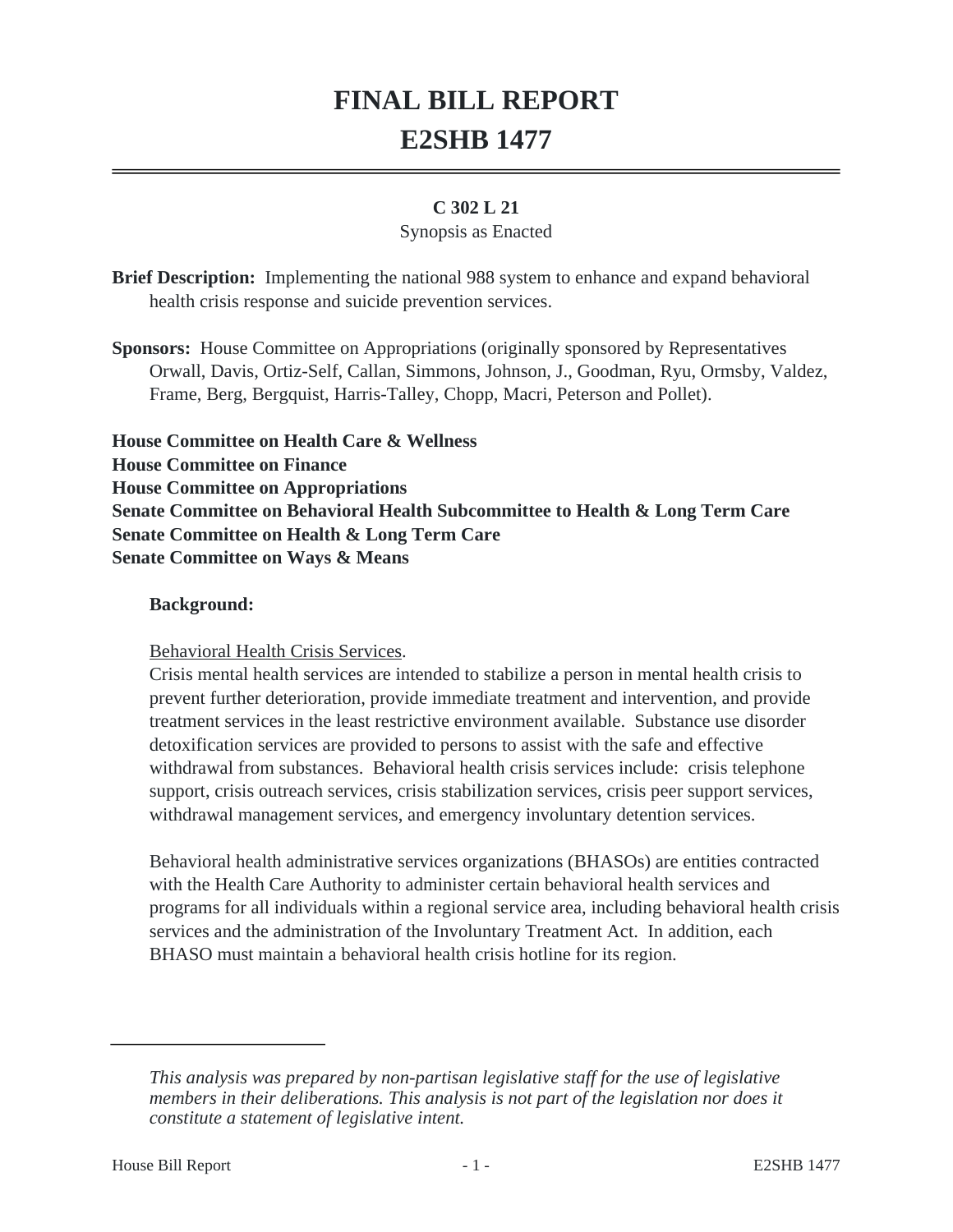# National Suicide Prevention Hotline.

The Substance Abuse and Mental Health Services Administration (SAMHSA) partially funds the National Suicide Prevention Lifeline (Lifeline). Lifeline is a national network of about 180 crisis centers that are linked by a single toll-free number. In Washington, there are three local crisis centers participating in Lifeline. Lifeline is available to people in suicidal crisis or emotional distress. When a person calls the number, the call is routed to a local crisis center based upon the caller's area code. Counselors at the local crisis center assess callers for suicidal risk, provide crisis counseling services and crisis intervention, engage emergency services when necessary, and offer referrals to behavioral health services. In addition, the SAMHSA and the Department of Veterans Affairs have established the Veterans Crisis Line which links veterans with suicide prevention coordinators.

In October 2020 Congress passed the National Suicide Hotline Designation Act of 2020 (Act). The Act designates the number 988 as the universal telephone number within the United States for the purpose of accessing the National Suicide Prevention and Mental Health Crisis Hotline system that is maintained by Lifeline and the Veterans Crisis Line. In addition, the Act expressly authorizes states to collect a fee on commercial mobile services or Internet protocol-enabled voice services for: (1) ensuring the efficient and effective routing of calls made to the 988 National Suicide Prevention and Mental Health Crisis Hotline to an appropriate crisis center; and (2) personnel and the provision of acute mental health crisis outreach and stabilization services by directly responding to calls to the crisis centers.

#### **Summary:**

# Behavioral Health Crisis Response and Suicide Prevention System. *Crisis Hotline Centers and Crisis Call Center Hubs*.

The Department of Health (Department) must provide adequate funding for an expected increase in the use of the state's crisis lifeline call centers once the 988 hotline number is established. The funding must be established at a level anticipated to achieve an in-state call response rate of at least 90 percent by July 22, 2022. The level of funding must be determined by considering call volume predictions, cost per call predictions provided by the National Suicide Prevention Lifeline (Lifeline), guidance on call center performance metrics, and necessary call center upgrades.

By July 1, 2023, the Department must adopt rules with standards that crisis call centers must meet to become designated as crisis call center hubs. A "crisis call center hub" is defined as a state-designated center participating in the Lifeline network to respond to statewide or regional 988 calls. The Department must collaborate with other agencies in developing the rules and must consider recommendations from the Crisis Response Improvement Strategy Committee (Strategy Committee) and guidelines from national organizations.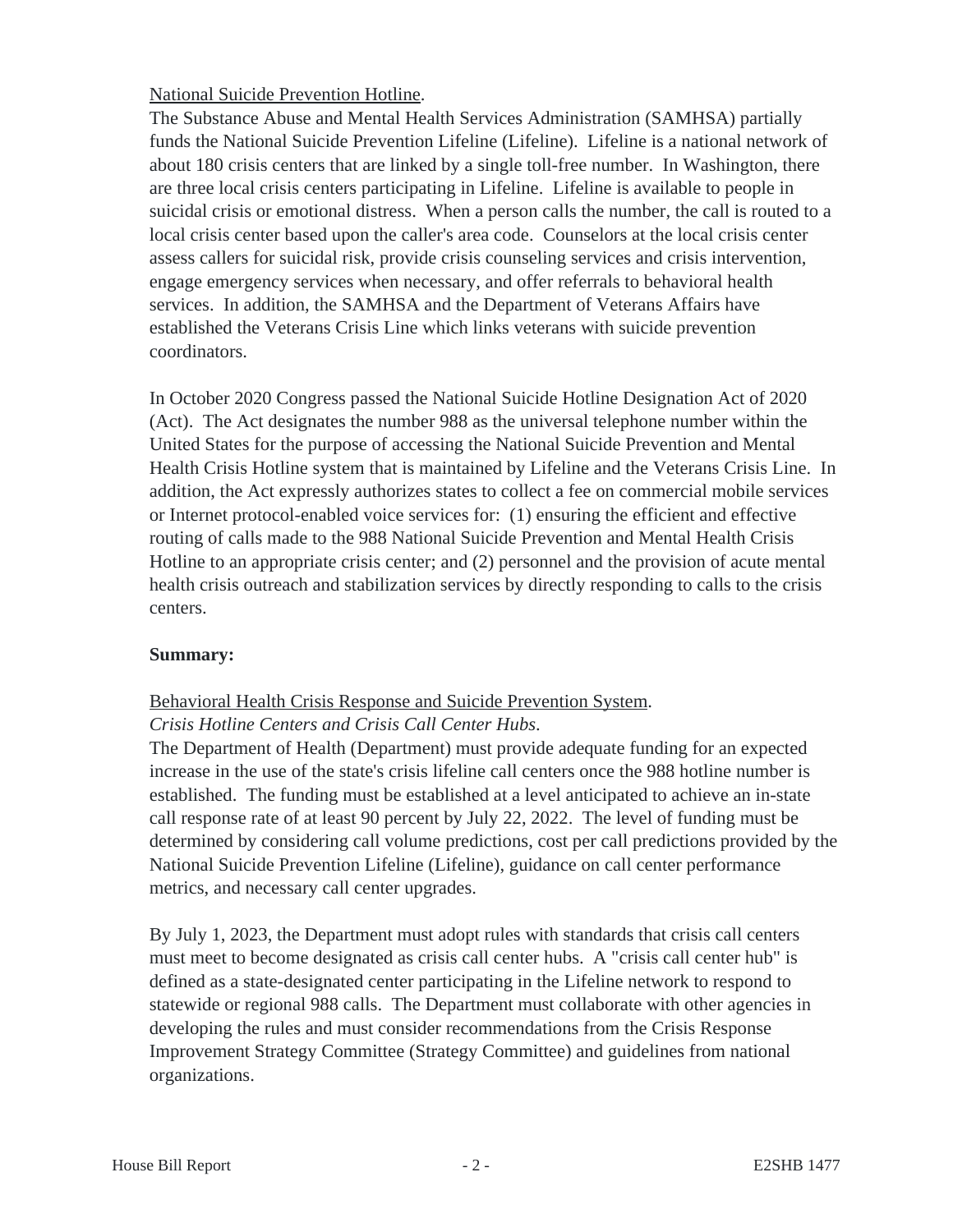By July 1, 2024, the Department must designate crisis call center hubs to provide persons who access the 988 Crisis Hotline within Washington with crisis intervention services, triage, care coordination, referrals, and connections. To be designated as a crisis call center hub, an entity must contract to provide crisis call center hub services. The contracts must require the crisis call center hubs to participate in the Lifeline network; meet operational, clinical, and reporting standards established by the Department; and collaborate with the Health Care Authority (Authority), the Lifeline, and the Veterans Crisis Line to assure consistent messaging. In addition, the contracts must require crisis call center hubs to employ highly qualified, skilled, and trained clinical staff to provide empathy to callers, deescalate crises, assess behavioral health disorders and suicide risk, triage to system partners, and provide case management and documentation.

#### *Behavioral Health Crisis Response System and Suicide Prevention Technologies*.

The Department and the Authority must coordinate to develop the technology and platforms needed to manage and operate the behavioral health crisis response and suicide prevention system. The technologies must include: (1) a new technologically advanced behavioral health and suicide prevention crisis call center system platform for use in crisis call center hubs that has technology that is interoperable with other crisis and emergency response systems statewide and (2) a behavioral health integrated client referral system that coordinates system information with the crisis call center hubs and behavioral health entities. The agencies must designate a primary technology system to provide:

- access to real-time information relevant to the coordination of behavioral health crisis response and suicide prevention services, including real-time bed availability for all behavioral health bed types and real-time information relevant to the coordination of behavioral health crisis response and suicide prevention services;
- the means to request deployment of appropriate crisis response services and track local response through global positioning technology;
- the means to track the outcome of a 988 call to enable appropriate follow up, crosssystem coordination, and accountability;
- a means to facilitate actions to verify and document whether the person's transition to follow up noncrisis care was completed and which services were offered;
- the means to provide geographically, culturally, and linguistically appropriate services to persons who are in high-risk populations or have a need for specialized services or accommodations; and
- consultation with tribal governments to ensure coordinated care in government-togovernment relationships and access to dedicated services to tribal members.

In developing and implementing the technology and platforms, the Department and the Authority must create a technical and operational plan for the development of technology and platforms for the call center hub system. Except for the initial planning phase, prior to beginning a new information technology development following the initial planning phase, the agencies must submit the technical and operational plan to the Governor, the Office of Financial Management, the steering committee of the Strategy Committee, and the appropriate committees of the Legislature. The technical and operational plan must be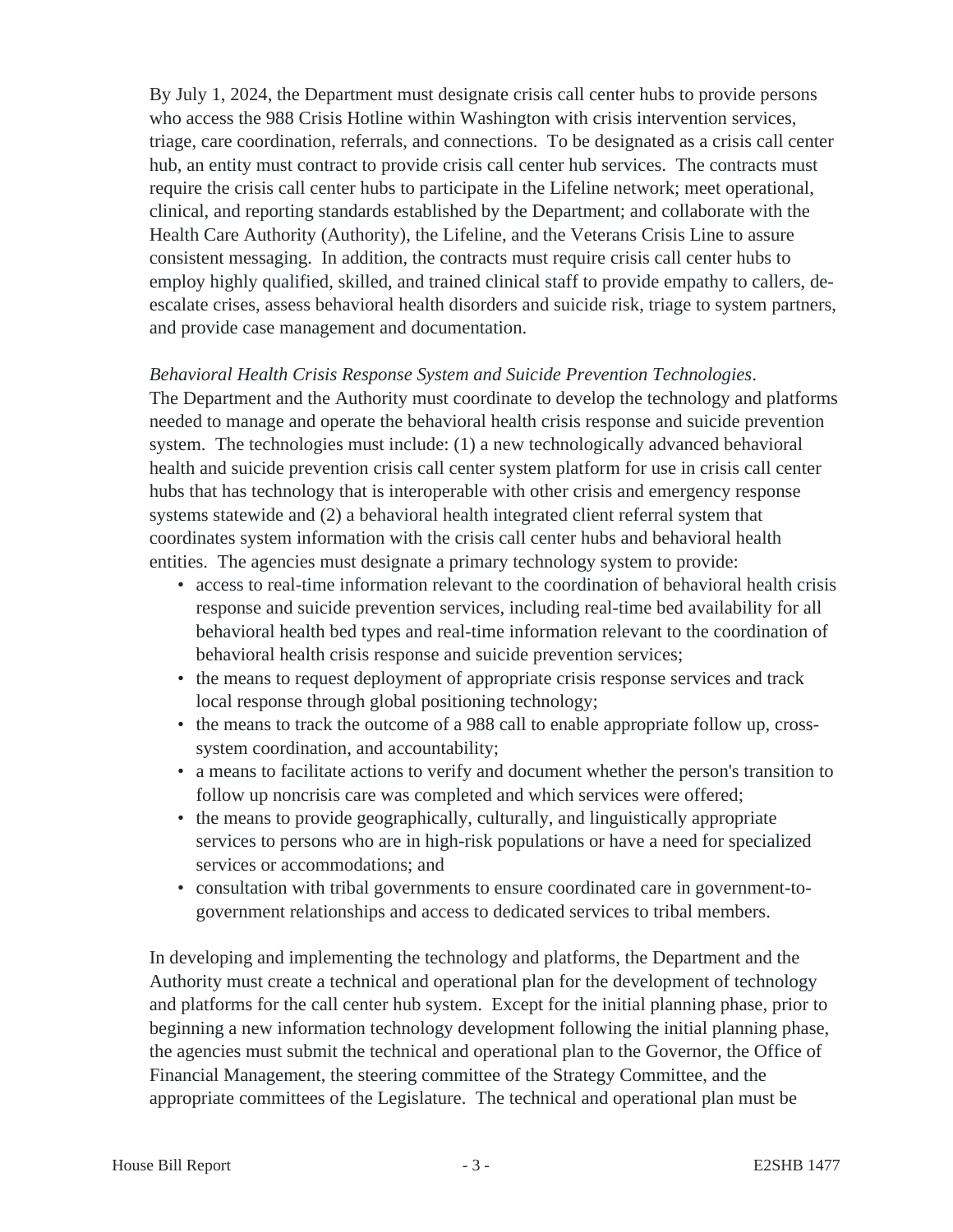approved by the Office of the Chief Information Officer, the Office of Financial Management, and the steering committee of the Strategy Committee before the expenditure of funds beyond the initial planning phase. A draft technical and operational plan is due by January 1, 2022, and a final plan by August 31, 2022. The plan must address data management, data security, data flow, data access and permissions, protocols for health information privacy procedures, cybersecurity requirements, service level agreements by vendor, maintenance and operations costs, identification of applicable software as a service product, integration limitations by system, data analytic and performance metrics, liability, identification of the agency to host the electronic health record software, identification of the regulatory agency, the timeline from initiation to implementation of the solutions, efficient use of state resources and maximization of federal financial participation, and a comprehensive business plan analysis.

#### *State Agency Responsibilities.*

The Department is assigned the primary responsibility for establishing and designating the crisis call center hubs and the Authority is assigned the primary responsibility for developing and implementing the crisis response system and services to support the work of the crisis call center hubs. It is the stated expectation that the agencies will collaborate to ensure seamless, continuous, and effective service delivery with the statewide crisis system. In addition, the Department must collaborate with the State Enhanced 911 Coordination Office, Emergency Management Division, and Military Department to use technology that is interoperable between the 988 Crisis Hotline system and crisis and emergency response systems used throughout the state, to assure cohesive interoperability, to develop training programs and operations for both 911 public safety telecommunicators and crisis line workers, to develop suicide and behavioral health crisis assessments and intervention strategies, and to establish efficient and equitable access to resources via crisis hotlines.

The Authority is assigned specific duties related to: (1) collaborating with counties and behavioral health administrative services organizations (BHASOs) to develop dispatch procedures; (2) establishing agreements with managed care organization and BHASOs to provide services and coordination regarding crisis services, including arranging next-day appointments; (3) creating best practice guidelines to deploy crisis response services to 988 hotline callers; (4) developing procedures regarding information sharing and communication between and across crisis and emergency response systems; and (5) establishing guidelines to serve high-risk populations.

The Department and the Authority must provide an annual report of the 988 Crisis Hotline's usage and call outcomes, as well as information about crisis services, including mobile rapid response crisis teams and crisis stabilization services. The report must also include information about fund deposits to and expenditures from the Statewide 988 Behavioral Health Crisis Response and Suicide Prevention Line Account (988 Account). Beginning in 2023, the report must be submitted each November to the Governor and the appropriate committees of the Legislature. The Joint Legislative Audit and Review Committee must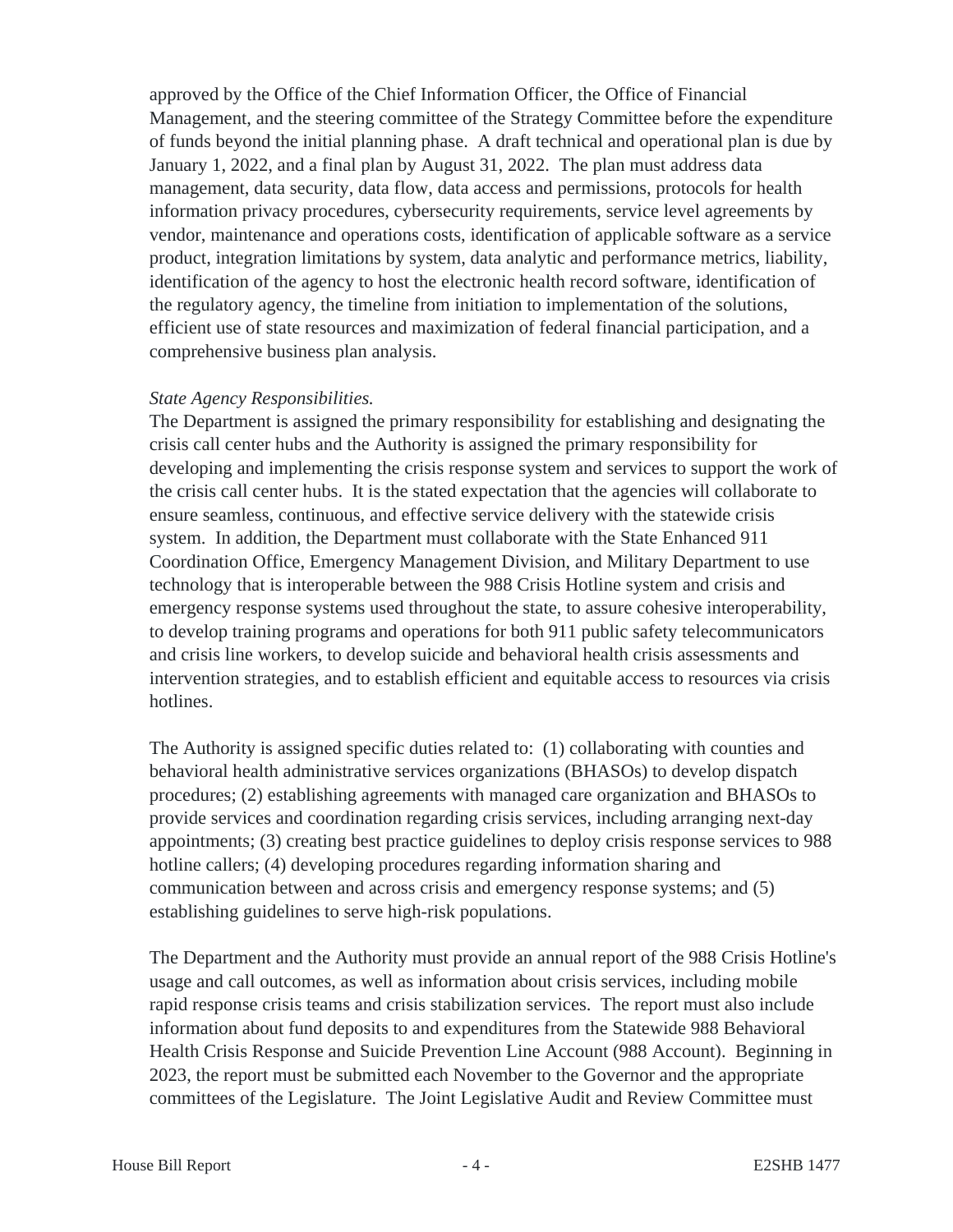conduct an audit once the act has been fully implemented to focus on the use of funds from the Account and submit a report by November 1, 2027.

The Governor must appoint a 988 Hotline and Behavioral Health Crisis System Coordinator to provide project coordination and oversight for the implementation and administration of the 988 Crisis Hotline. The coordinator must oversee the collaboration between the Department and the Authority, coordinate and facilitate communication between stakeholders, review the development of training for crisis call center personnel, and coordinate the implementation of other behavioral health initiatives.

When acting in their statutory capacities, the state, the Department, the Authority, the State Enhanced 911 Coordination Office, the Emergency Management Division, the Military Department, and other state agencies and their employees are deemed to be carrying out duties owed to the public and not any individual person or class of persons. Crisis call center hubs are deemed to be independent contractors, separate and apart from the state.

#### *Crisis Response Improvement Strategy Committee.*

The Strategy Committee is established to develop an integrated behavioral health crisis response and suicide prevention system. The Office of Financial Management must contract with the Behavioral Health Institute at Harborview Medical Center to facilitate and provide staff support to the Strategy Committee.

The Strategy Committee includes the Director of the Authority, or the Director's designee; the Secretary of the Department, or the Secretary's designee; a representative of the Office of the Governor; the Insurance Commissioner, or the Commissioner's designee; up to two members representing federally recognized tribes, one from Eastern Washington and one from Western Washington; two members of the House of Representatives; two members from the Senate; the Director to the Department of Veterans Affairs, or the Director's designee; the State Enhanced 911 Coordinator, or the Coordinator's designee; a member with lived experience of a suicide attempt; a member with lived experience of a suicide loss; a member with experience of participation in the crisis system related to a mental health disorder; a member with experience of participation in the crisis system related to a substance use disorder; a member from each crisis call center in Washington that is contracted with the Lifeline; up to two members representing BHASOs, one from an urban region and one from a rural region; a member from the Washington Council for Behavioral Health; a member from the Association of Alcoholism and Addiction Programs of Washington State; a member from the Washington State Hospital Association; a member from the National Alliance on Mental Illness of Washington; two members representing the behavioral health interests of persons of color, one recommended by Sea Mar Community Health Centers and one recommended by Asian Counseling and Referral Service; a member representing law enforcement; a member representing a university-based suicide prevention center of excellence; a member representing an emergency medical services department with a Community Assistance Referral and Education Services program; a member representing Medicaid managed care organizations; a member representing commercial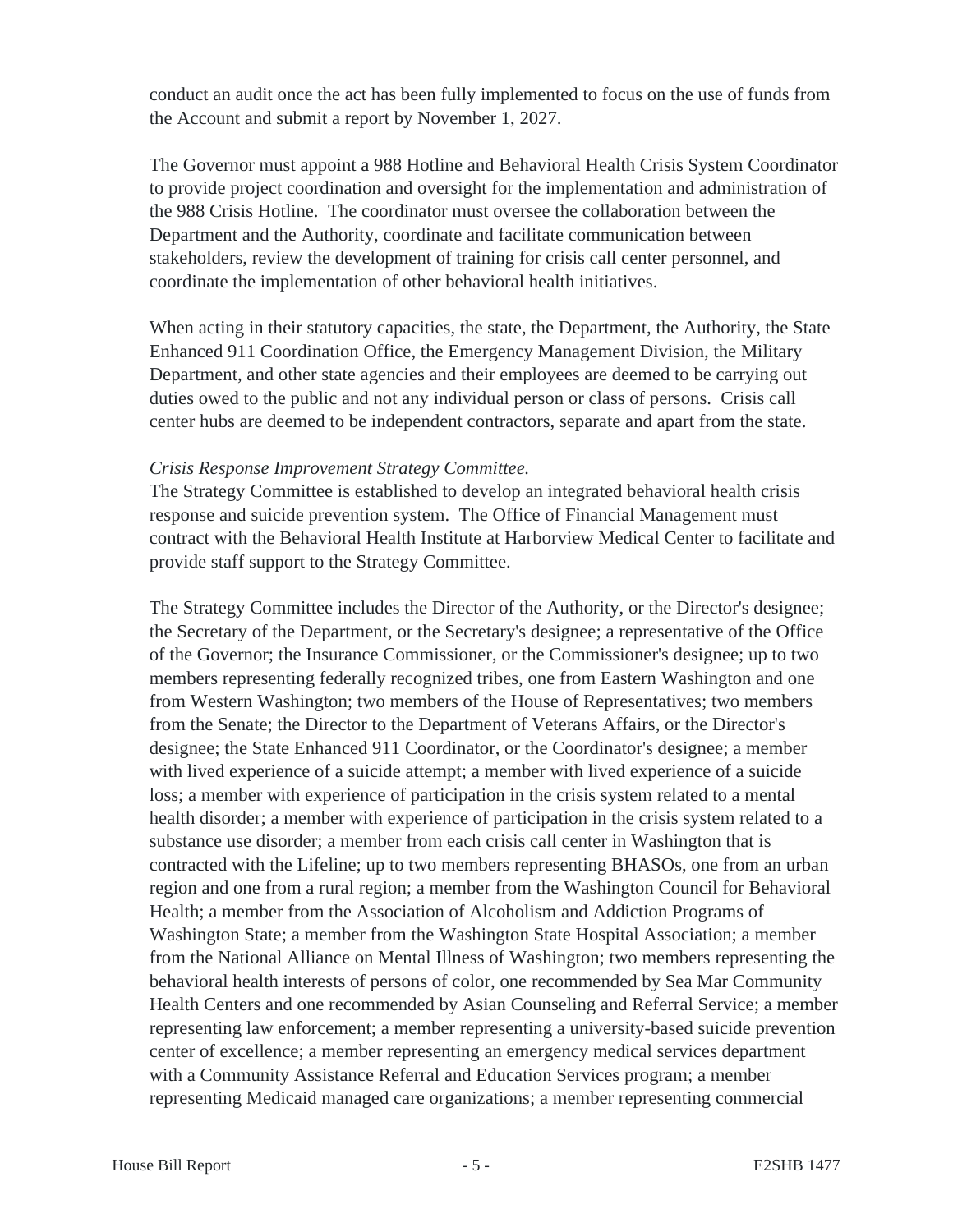health insurers; a member from the Washington Association of Designated Crisis Responders; a member from the Children and Youth Behavioral Health Work Group; a member from a social justice organization addressing police accountability and the use of deadly force; and a member from an organization specializing in facilitating behavioral health services for LGBTQ populations.

The Strategy Committee must submit its work to a steering committee of the full Strategy Committee. The steering committee consists of the Director of the Authority, or the Director's designee, the Secretary of the Department, or the Secretary's designee, a representative of the Office of the Governor, one of the members from the House of Representatives, and one of the members from the Senate. The steering committee must convene the Strategy Committee, select three co-chairs, schedule meetings, and establish agendas. The steering committee must also form several specified subcommittees pertaining to tribal issues, credentialing and training, technology, cross-system crisis response collaboration, and confidential information and coordination. The steering committee may form other subcommittees and the participants on the subcommittees are not required to be Strategy Committee members and each subcommittee must have at least one member representing rural interests, urban interests, and the interests of youth.

The steering committee must monitor and make recommendations related to funding crisis response services from the 988 Account, including analysis of projected expenditures, the cost of providing statewide coverage of mobile rapid response crisis teams, options to reduce the tax, and the viability of funding mobile rapid response crisis services from the 988 Account. The steering committee must submit a preliminary report to the Governor and the Legislature on the analysis of the account by January 1, 2022, and a final report by January 1, 2023.

By January 1, 2022, the steering committee must develop a comprehensive assessment of the behavioral health crisis response and suicide prevention system, including an inventory of existing services and resources. The comprehensive assessment must identify statewide and regional insufficiencies in necessary services and resources, goals for the provision of statewide and regional behavioral health crisis services and resources, a process for establishing outcome measures and improvement targets for the crisis response system, and potential funding sources.

The steering committee must develop a report that considers the comprehensive assessment and discussions with the Strategy Committee and reports from subcommittees. The report must include:

- a recommended vision for an integrated crisis network, including the integration of the 988 Crisis Hotline and crisis call center hubs, mobile rapid response crisis teams, mobile crisis response units, a range of crisis stabilization services, an integrated involuntary treatment system, peer and respite services, and data resources;
- recommendations to promote equity in services for individuals of diverse circumstances of culture, race, ethnicity, gender, socioeconomic status, sexual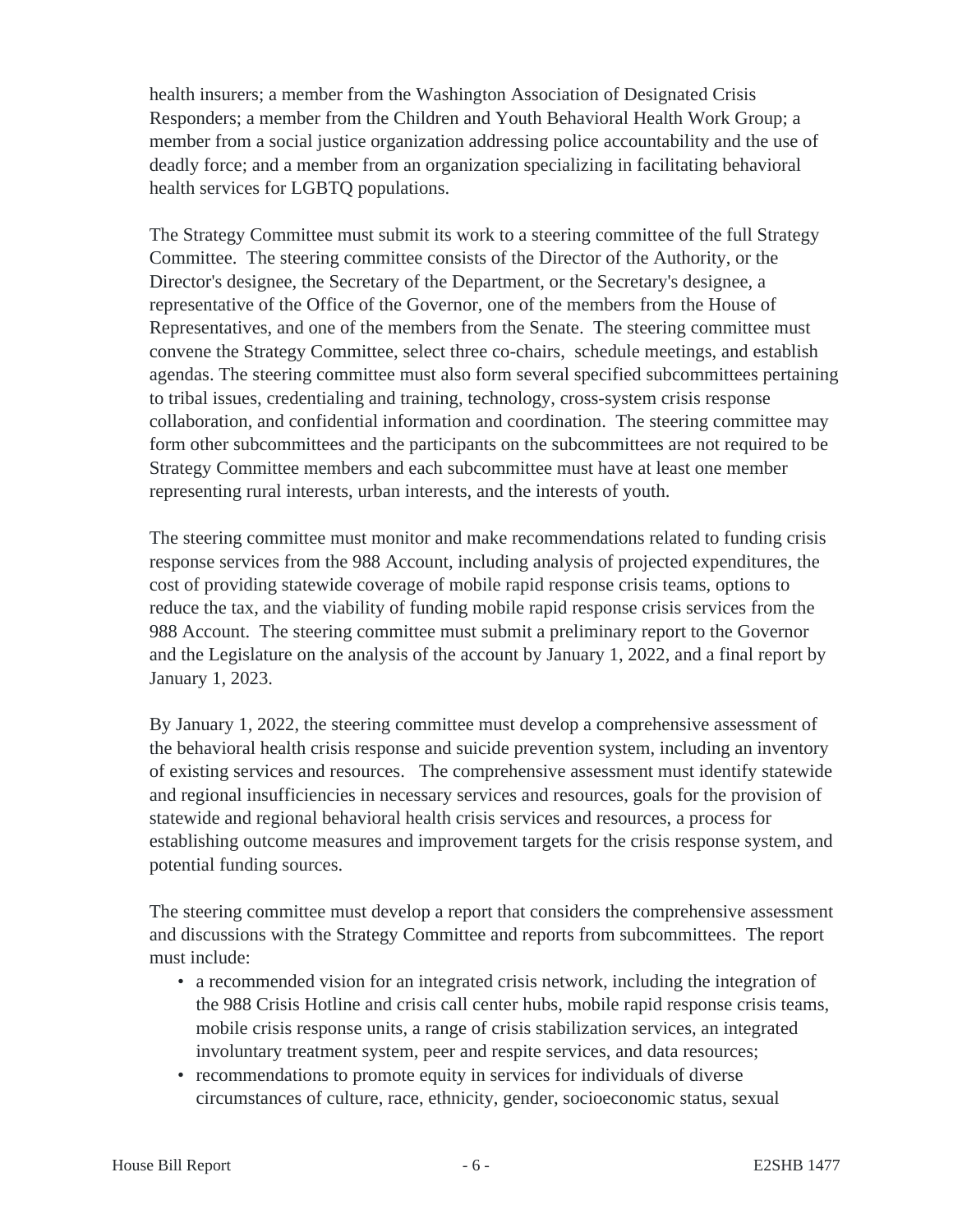orientation, and for individuals in tribal, urban, and rural communities;

- a work plan for implementing local responses to calls to the 988 Crisis Hotline;
- the components of the new technologically advanced behavioral health crisis call center system platform and the new behavioral health integrated client referral system for assigning and tracking responses to behavioral health crisis calls and providing real-time bed and outpatient appointment availability;
- a work plan to enhance and expand the availability of community-based mobile rapid response crisis teams in every BHASO, including specialized teams to respond to the unique needs of particular populations;
- a work plan for crisis call center hubs to integrate Spanish language interpreters and Spanish-speaking call center staff into their operations and to ensure the availability of resources to meet the needs of persons in the agricultural community who are experiencing mental health stresses;
- the systems and capabilities needed to report, maintain, and update real-time information regarding the availability of behavioral health beds and outpatient appointments;
- the identification of other behavioral health challenges that the 988 Crisis Hotline may address in addition to suicide response and behavioral health crises;
- the development of a plan for the statewide equal distribution of crisis stabilization services, behavioral health beds, and peer-run respite services;
- recommendations for how health plans, managed care organizations, and BHASOs will assign care coordinators and next-day appointments to enrollees who contact the behavioral health crisis system;
- the allocation of funding responsibilities among managed care organizations, commercial insurers, and BHASOs;
- cost estimates for each of the components of the integrated behavioral health crisis response and suicide prevention system; and
- the recommended composition of a statewide behavioral health crisis response and suicide prevention oversight board.

The steering committee must provide to the Governor and the appropriate committees of the Legislature: a progress report by January 1, 2022, a second progress report that includes recommendations related to call center hubs by January 1, 2023, and a final report by January 1, 2024.

# *Health Insurance Coverage.*

Health plans must make next-day appointments available to enrollees with urgent, symptomatic behavioral health conditions by January 1, 2023. The appointment does not need to be with a behavioral health professional as long as it is with a licensed provider acting within the provider's scope of practice. The appointment may be provided through telemedicine.

Statewide 988 Behavioral Health Crisis Response and Suicide Prevention Line Tax. The Statewide 988 Behavioral Health Crisis Response and Suicide Prevention Line Tax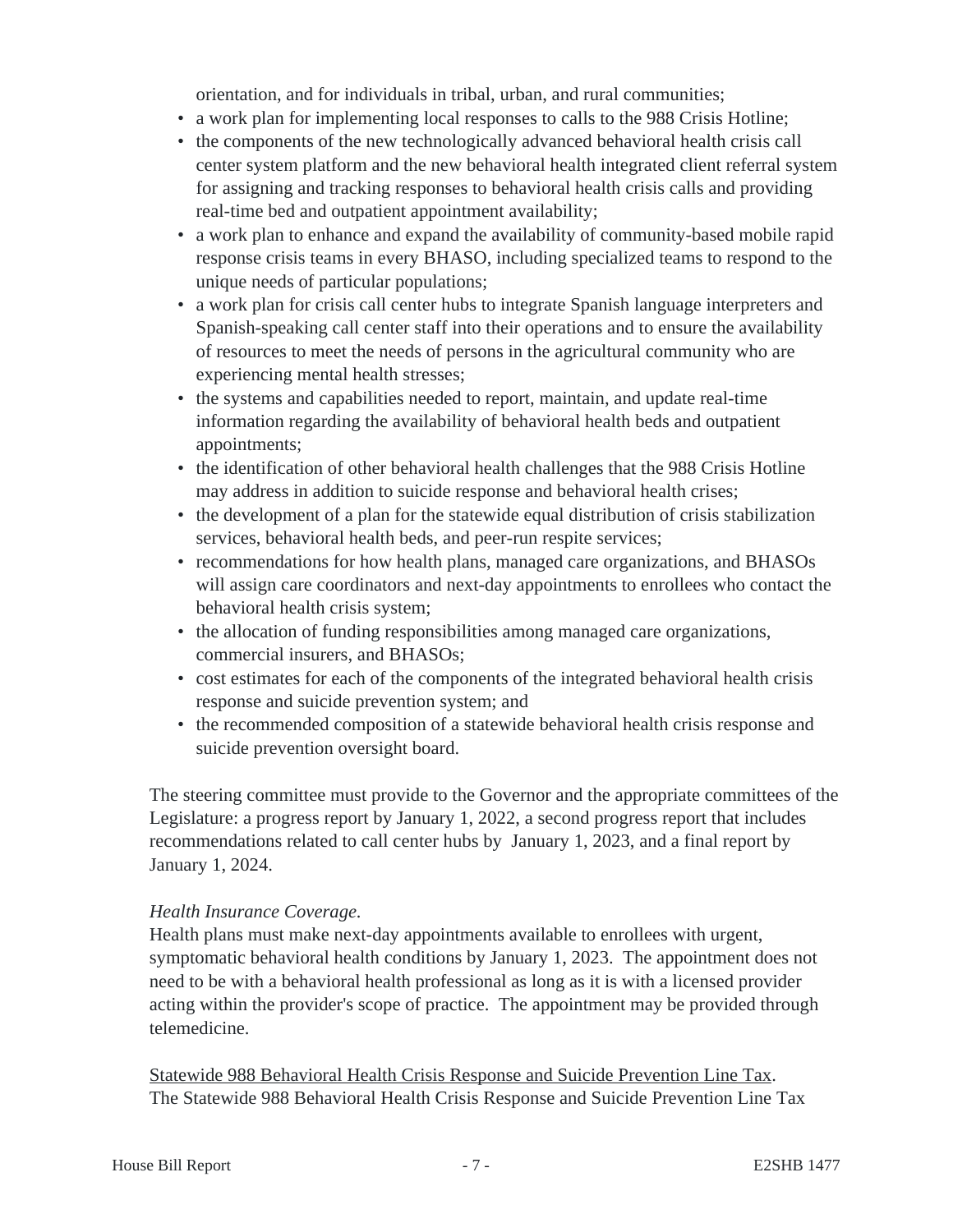(988 Tax) is imposed on all radio access lines, interconnected voice over Internet protocol (VoIP) service lines, and switched access lines. A "radio access line" is a telephone number assigned to or used by a subscriber for two-way local wireless voice service from a radio communications company, including cellular telephone service, personal communications services, and network radio access lines. A "VoIP service line" is a service that enables real-time, two way voice communications using a broadband connection. "Switched access line" means the telephone service line that connects a subscriber's main telephone or equivalent main telephone to the local exchange company's switching office. The 988 Tax amount for each of these lines is phased in so that the tax is 24 cents per line per month between October 1, 2021, and December 31, 2022, and is increased to 40 cents per line per month beginning January 1, 2023.

Proceeds from the 988 Tax must be deposited into the 988 Account. The 988 Account is an appropriated account in the State Treasury. Money from the 988 Account may only be used for the routing of calls from the 988 Crisis Hotline to an appropriate crisis hotline center and for personnel and the provision of acute behavioral health, crisis outreach, stabilization services and follow-up case management.

Cities and counties are prohibited from imposing a tax on radio access lines, interconnected voice over Internet protocol service lines, or switched access lines for the purpose of routing calls made to the 988 Crisis Hotline to a crisis hotline center or crisis call center hub or for responding to 988 Crisis Hotline calls.

# Appropriations.

For the 2021-23 fiscal biennium, the Department is appropriated:

- \$23,016,000 from the 988 Account to route calls to and contract for the operations of call centers and call center hubs;
- \$1,000,000 from the 988 Account to contract for the development and operations of a tribal crisis line;
- \$189,000 from the 988 Account and \$80,000 from the General Fund-Federal to provide staff support to analyze the planning, development, and implementation of technology solutions to create the technical and operational plan; and
- \$420,000 from the 988 Account to participate in and provide support to the Strategy Committee and the steering committee.

For the 2021-23 fiscal biennium, the Authority is appropriated:

- \$770,000 from the 988 Account and \$326,000 from the General Fund-Federal to provide staff and contracted support to analyze the planning, development, and implementation of technology solutions to create the technical and operational plan;
- \$664,000 from the 988 Account and \$127,000 from the General Fund-Federal to participate in and provide support to the Strategy Committee and the steering committee;
- \$381,000 from the 988 Account and \$381,000 from the General Fund-Federal to collaborate with managed care organizations, county authorities, and BHASOs with